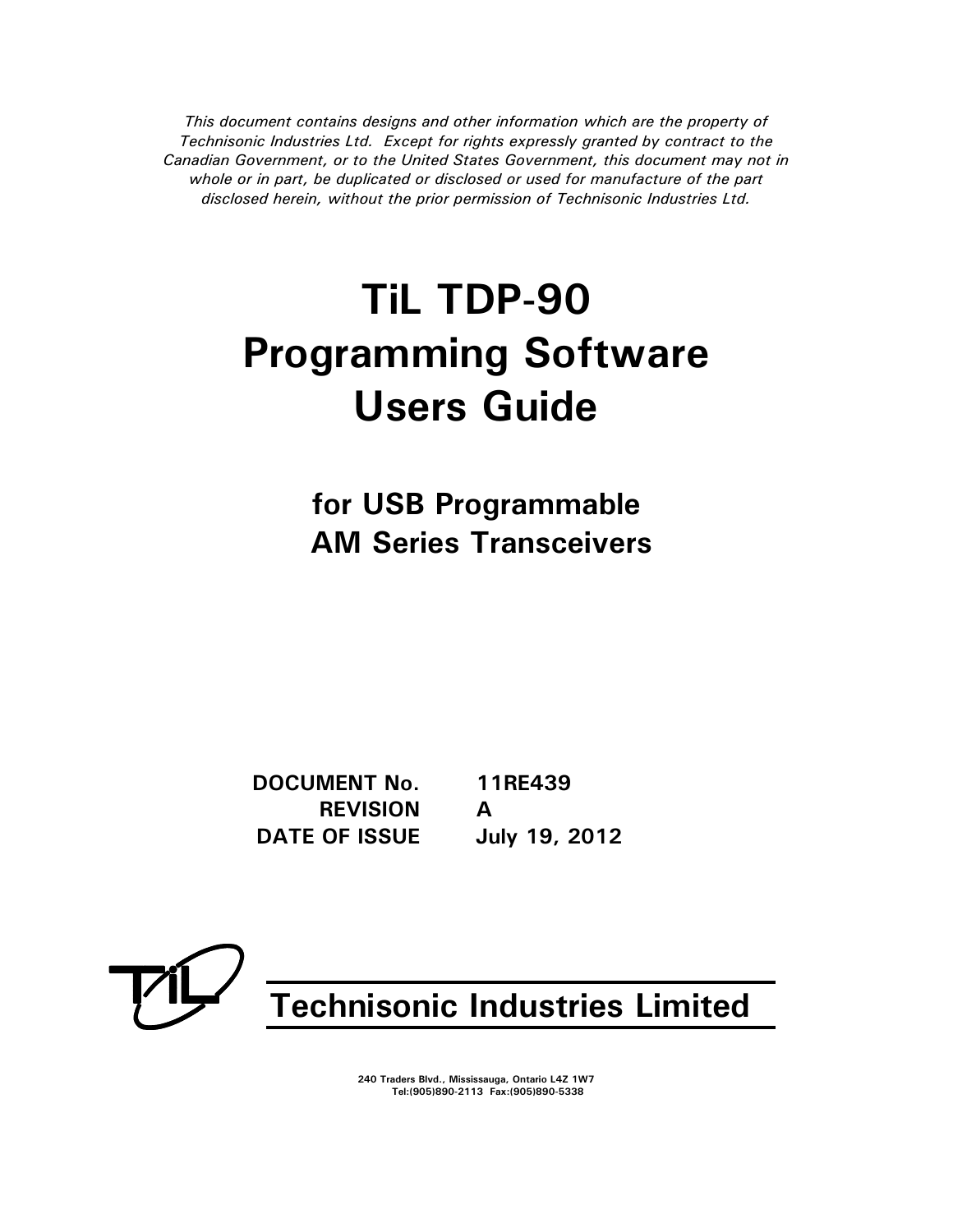#### **INTRODUCTION**

This document contains instructions for proper installation and operation of the TDP-90 software for USB programmable Technisonic AM series transceivers and details the various elements of the Graphical User Interface (GUI).

Note: The images in this document are examples only and may not reflect your particular data settings, or current TDP software version.

The TDP-90 programming software can be found under the "Programming Software" link at **<http://www.til.ca/>**

#### **SOFTWARE INSTALLATION**

Note: The USB driver must be installed before attempting to use the TDP-90 software.

#### **USB Driver**

The USB hardware in your Technisonic AM transceiver is configured as a Virtual Com Port ("VCP") which emulates a serial COM. This driver is available for free distribution from Future Technology Devices International ("FTDI"). Download and install the latest release of the VCP driver for Windows per the instructions on the web page located at this link: **<http://www.ftdichip.com/Drivers/VCP.htm>**

#### **TDP Software**

Download and install the latest release of the TDP-90 software for Windows from the web page located at this link: **<http://til.ca/content.php?page=programming-software-tdp90>**

Once completed there will be a "TDP90" icon on your computer desktop.

#### **TRANSCEIVER TO COMPUTER CONNECTION**

Connect the transceiver to the computer USB port using a standard USB-A male to USB-B male cable. The USB port is located on the rear panel of mobile and base station transceivers and on the front panel of rack mount transceivers.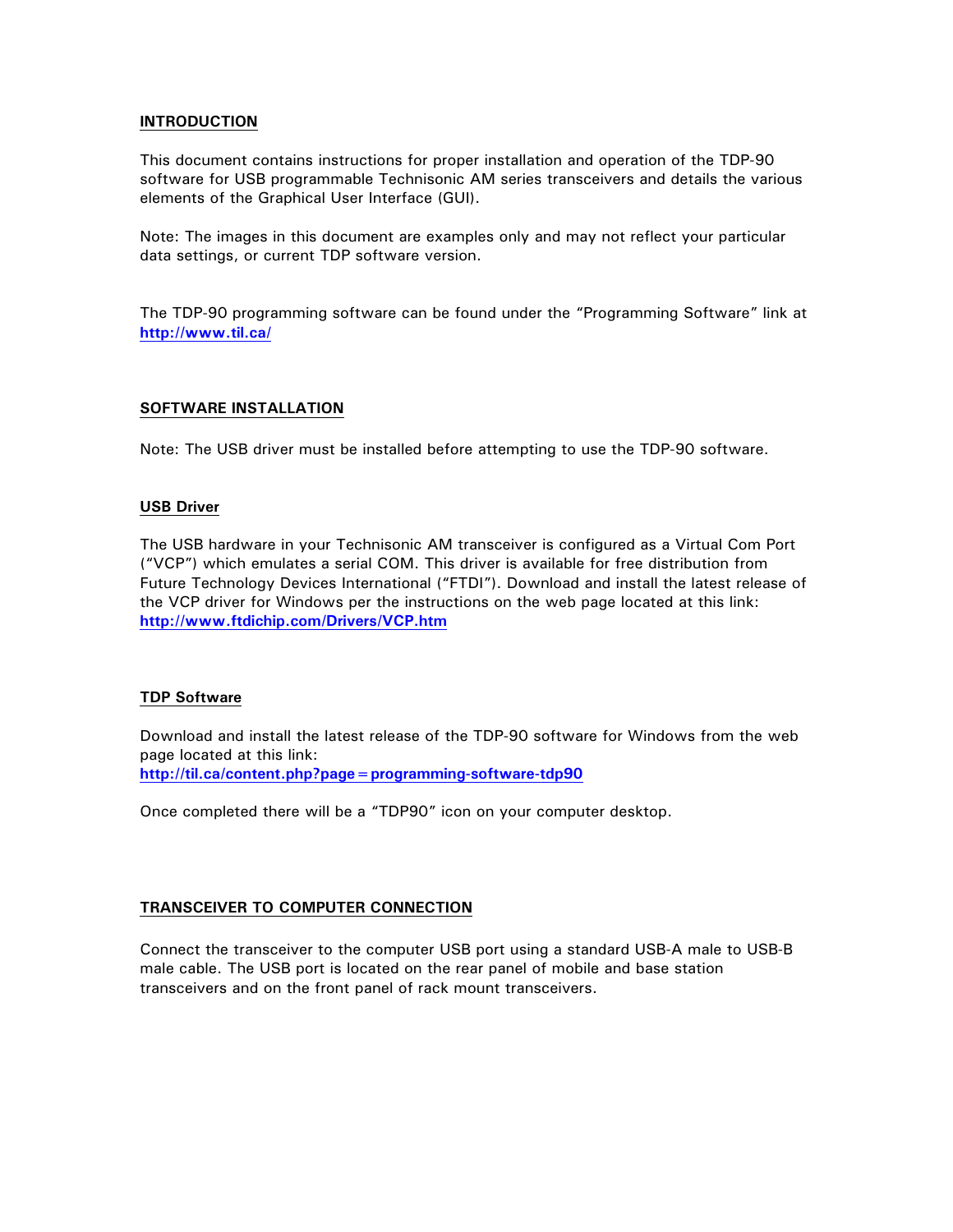# **GETTING STARTED**

To start the TDP-90 program, double click the TDP90 icon on the desktop. The following **G**raphical **U**ser **I**nterface will appear. The current *version number* is shown in square brackets on the title bar.

# **Main Graphical User Interface**

| <b>B</b> TDP-90W [v1.30] |                                      |
|--------------------------|--------------------------------------|
| File Data Help           |                                      |
| 中国委协助人                   | 1 Channel TxRx $\vert \bullet \vert$ |
| <b>FREQUENCY</b>         |                                      |
| 118.000                  | W                                    |
|                          |                                      |
|                          |                                      |
|                          |                                      |
|                          |                                      |
|                          |                                      |
|                          |                                      |
|                          |                                      |

**Figure 1**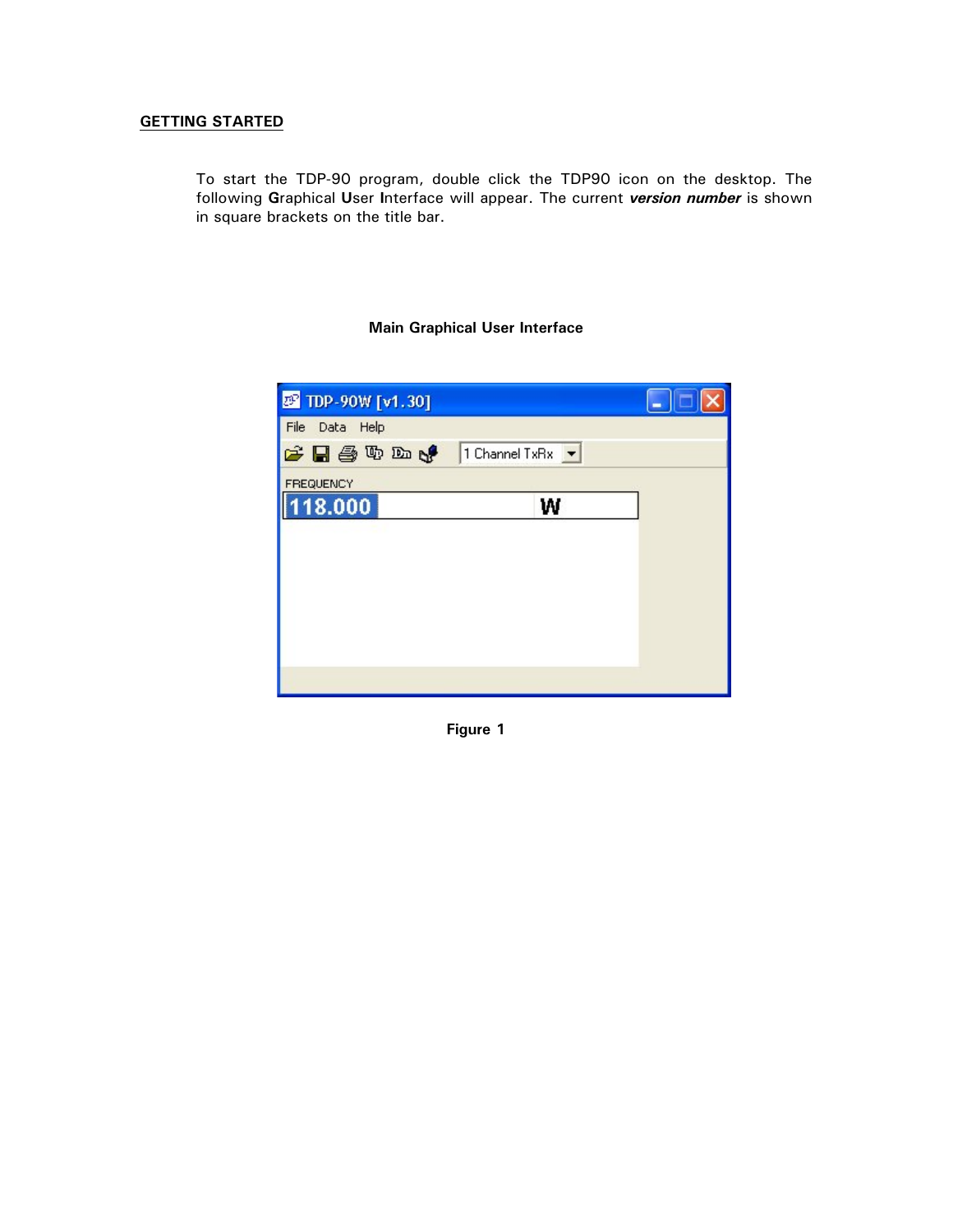## **ICONS AND PULL DOWN MENUS**

The *icons* and *pull-down menus* provide the set-up and operating functions. The *Channels* pull-down tab provides selection for single or six channel transceivers (use the 6 channel window for 4 channel transceivers). The number of channels in the *Frequency editing window* changes accordingly. The frequency of each channel, as displayed in the *Frequency editing window*, can be changed by clicking on the desired channel window and entering the frequency.

# **ICONS**



**Figure 2** 

The icons provide single-click access to the features in the pull down menus. Details of these features are explained in the Pull Down Menu descriptions that follow.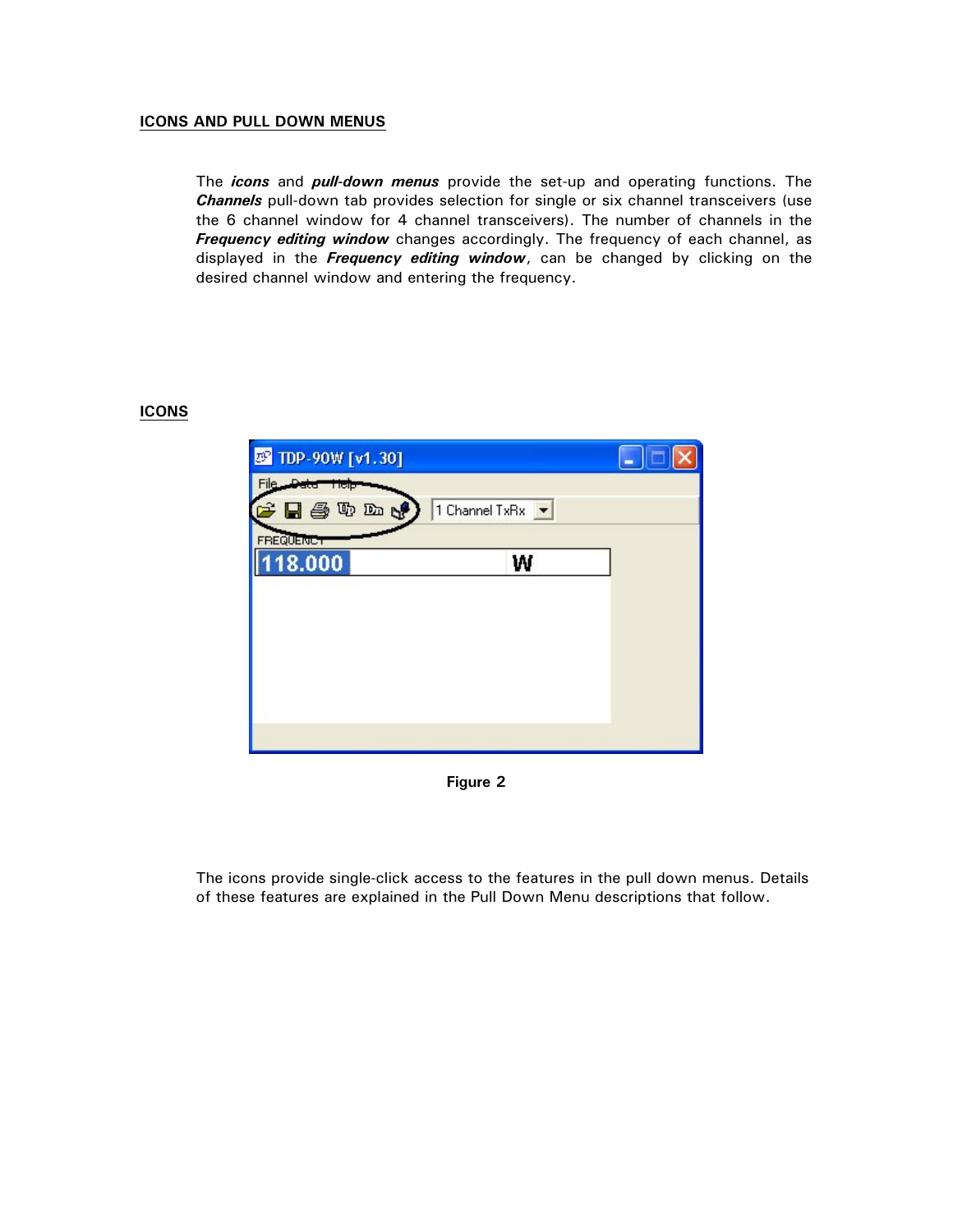#### **FILE MENU**

|              | <b>B</b> TDP-90W [v1.30]                                         |  |
|--------------|------------------------------------------------------------------|--|
| File<br>Data | Help                                                             |  |
| Open         | $\mathbb{F}$ in $\mathbb{C}$<br>1 Channel TxRx $\boxed{\bullet}$ |  |
| Save         |                                                                  |  |
| Print        | W                                                                |  |
| Exit         |                                                                  |  |
|              |                                                                  |  |
|              |                                                                  |  |
|              |                                                                  |  |
|              |                                                                  |  |
|              |                                                                  |  |
|              |                                                                  |  |

**Figure 3** 

**Open** will allow you to select and load an existing file that was previously saved on disk. The yellow folder icon provides the same function in a single mouse click.

**Save** will allow you to save the current data into a file with a name of your choice.The filename may be any length up to 64 characters. The program will automatically append the .90 suffix to the filename. The diskette icon provides the same function in a single mouse click.

**Print** will create a text file of the channel list, as presented in the Frequency List window. Once the Print function is invoked, you will be prompted to enter the serial number of the currently connected transceiver. The printout will append a header to the top of the page that includes the serial number of the transceiver as well as the time and date. The printout can be filed as a record of the frequencies that are programmed into that particular transceiver. The printer icon provides the same function in a single mouse click.

**Exit** will quit the TDP-90 program. If you have not saved your data, or if any changes were made to your data set since your last save, the TDP will warn you of this, and allow you to do so before quitting.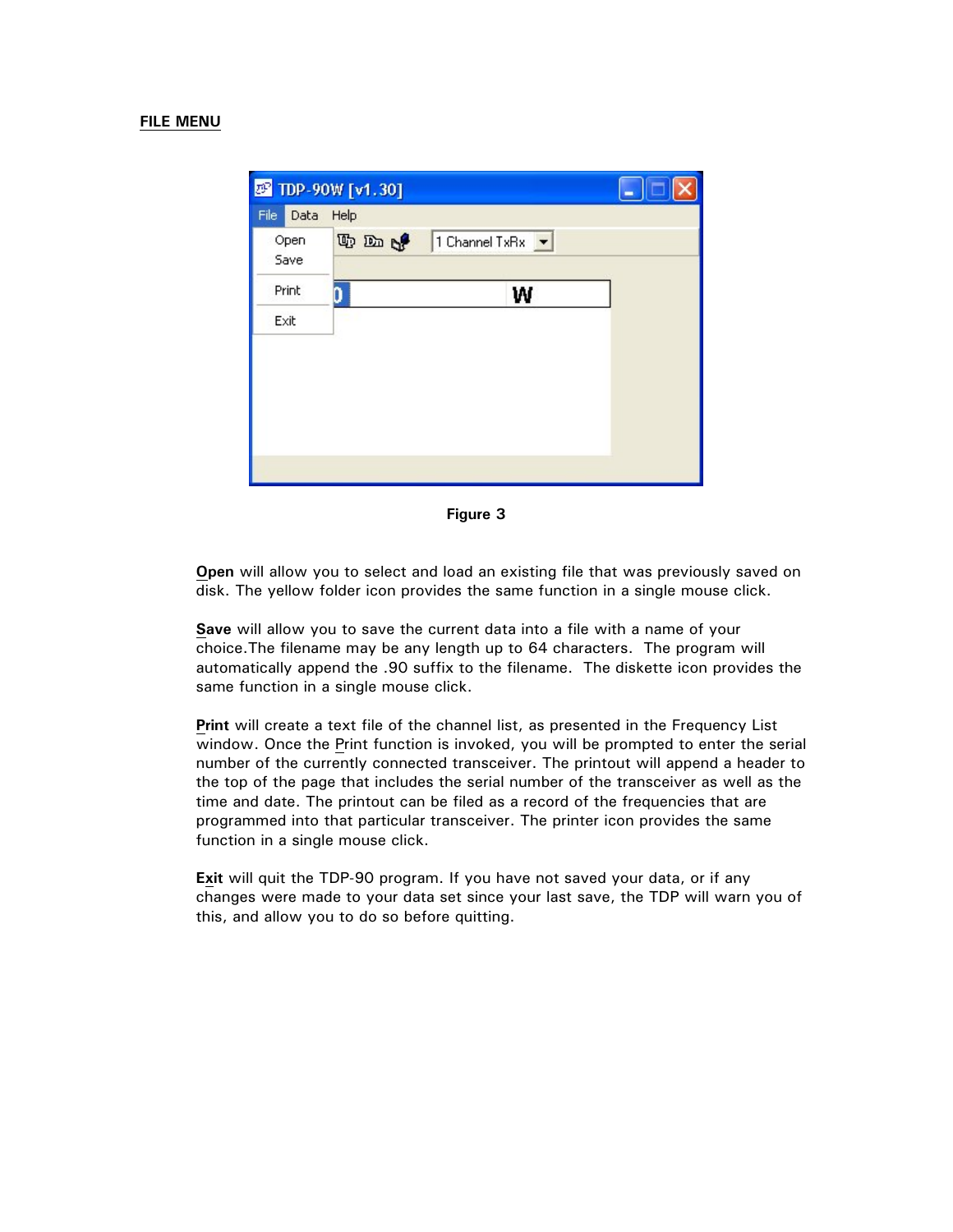|           | <b>B</b> TDP-90W [v1.30]                            |                    |
|-----------|-----------------------------------------------------|--------------------|
| File      | Data<br>Help                                        |                    |
| É<br>FREG | Download<br>Upload                                  | 1 Channel TxRx   v |
|           | Com1<br>Com2<br>Com3<br>Com4<br><b>√</b> Custom COM | W                  |

**Figure 4** 

**Download (to Radio)** instructs the TDP-90 software to transfer the frequency data in the list to the memory channels in the connected AM transceiver. The Dn icon provides the same function in a single mouse click.

**Upload (from Radio)** instructs the TDP-90 program to wait for and read the channel data from the memory channels in the connected AM transceiver. The Up icon provides the same function in a single mouse click.

**Com1 (2,3,4, Custom COM)** allows you to select the COM port on your computer to which the transceiver is connected. The computer may assign a random unused COM port number to the Virtual Com Port (VCP) when the USB driver is installed so "Custom COM" can be selected when it is beyond the normal range of COM1-4. The assigned VCP can be determined by accessing the Device Manager (access in WinXP by right-clicking on "My Computer – Properties – Hardware – Device Manager – Port (COM & LPT) ). Note the COM number that was assigned to USB Serial Port. The Port  $(5<sup>th</sup>)$  icon provides the same function in a single mouse click.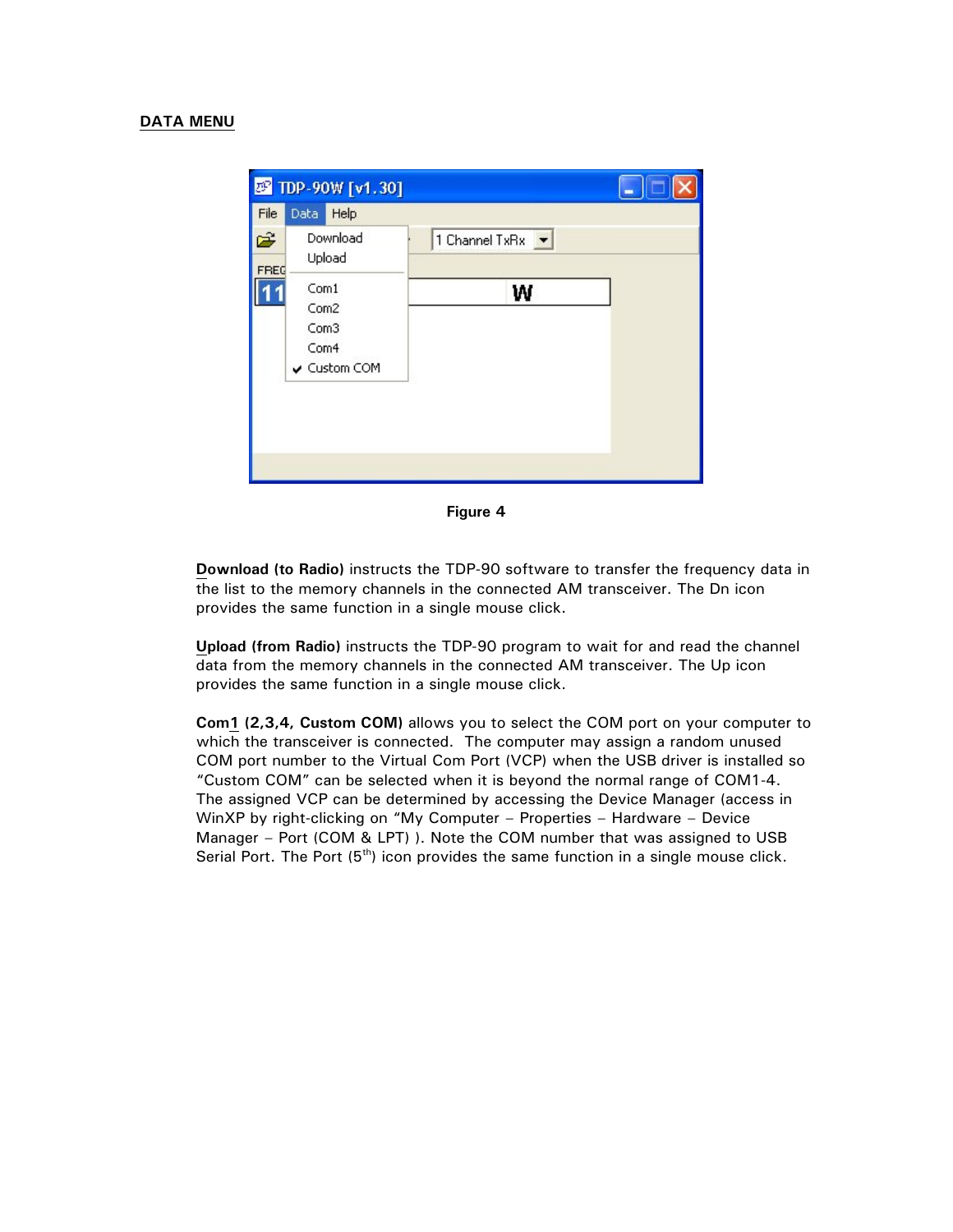

**Figure 5** 

**TDP-90 Help Contents** opens the Windows Help dialog for the TDP-90 software. Here, you will find hardware connection and operating information as well as troubleshooting tips and answers to some Frequently Asked Questions.

**About** selection displays Technisonic company and contact information as well as the revision number of the TDP software in the "Terminal window**"** screen.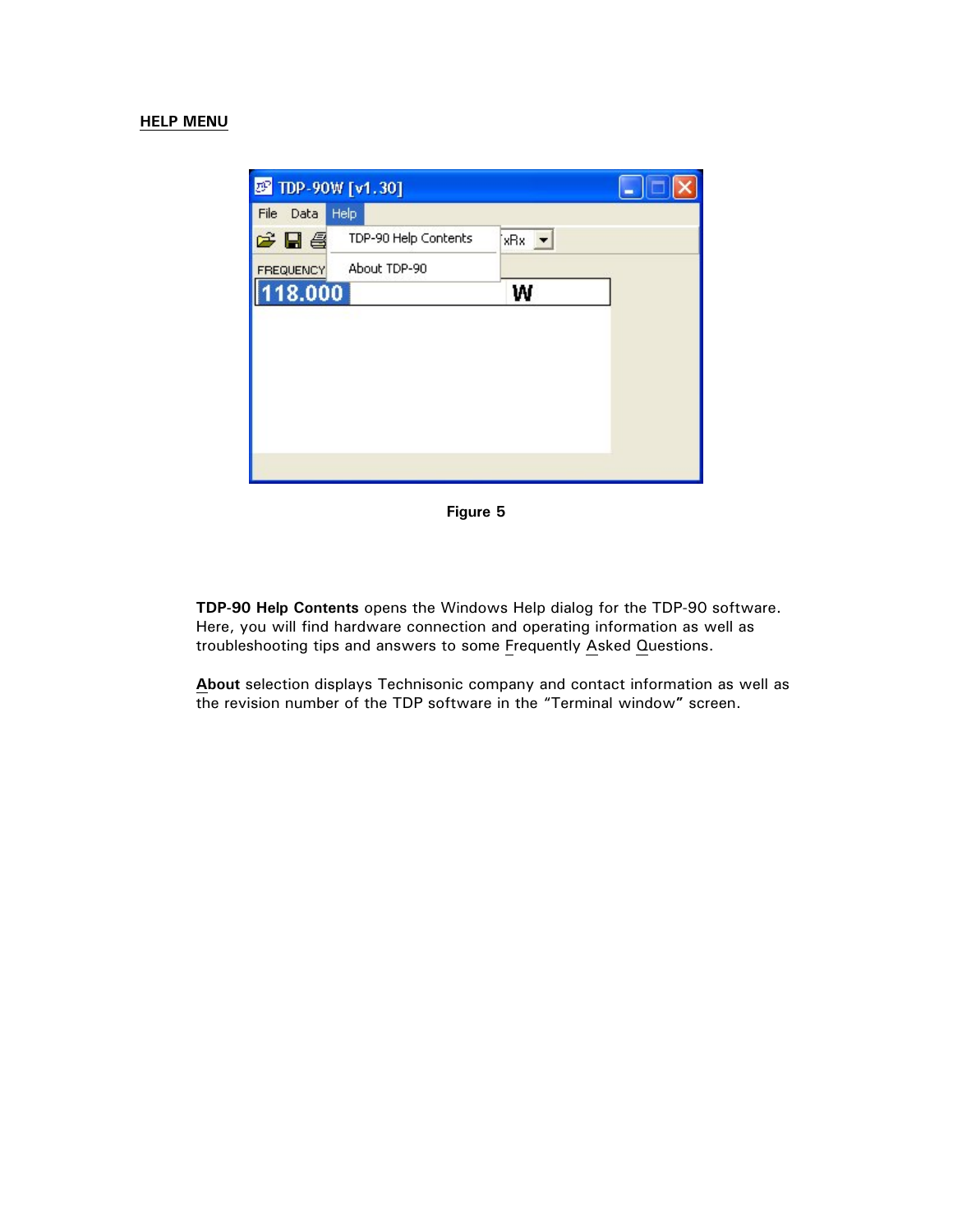# **CHANNEL SELECTION PULLDOWN**

| <b>B</b> TDP-90W [v1.30] |                                 |  |
|--------------------------|---------------------------------|--|
| File Data Help           |                                 |  |
| 宇日季やぬけ                   | 1 Channel TxRx                  |  |
| <b>FREQUENCY</b>         | Channel TxRx<br>6 Channels TxRx |  |
| 118.700                  |                                 |  |
|                          |                                 |  |
|                          |                                 |  |
|                          |                                 |  |
|                          |                                 |  |
|                          |                                 |  |
|                          |                                 |  |
|                          |                                 |  |

## **1 Channel Transceiver**

**Figure 6** 

**6 Channel Transceiver** 

| <b>EF</b> TDP-90W [v1.30] |                                   |  |
|---------------------------|-----------------------------------|--|
| File Data Help            |                                   |  |
| さ日季のめん                    | 6 Channels TxRx ▼                 |  |
| <b>FREQUENCIES</b>        | 1 Channel TxRx<br>6 Channels TxRx |  |
| 118.700                   |                                   |  |
| 121.550                   | W                                 |  |
| 125.500                   | w                                 |  |
| 128.025                   | W                                 |  |
| 131.850                   | W                                 |  |
| 137.975                   | w                                 |  |
|                           |                                   |  |
|                           |                                   |  |

#### **Figure 7**

The **x Channel**(s) pull-down tab allows you to select for single or six channel AM transceiver use. The frequency editing window changes accordingly. The "W" indicates that the channels are 25kHz (**W**ide)channel spacing and as such, only channels in 25kHz increments are accepted. Be sure to set the channel pulldown appropriately for your transceiver otherwise frequency programming may be